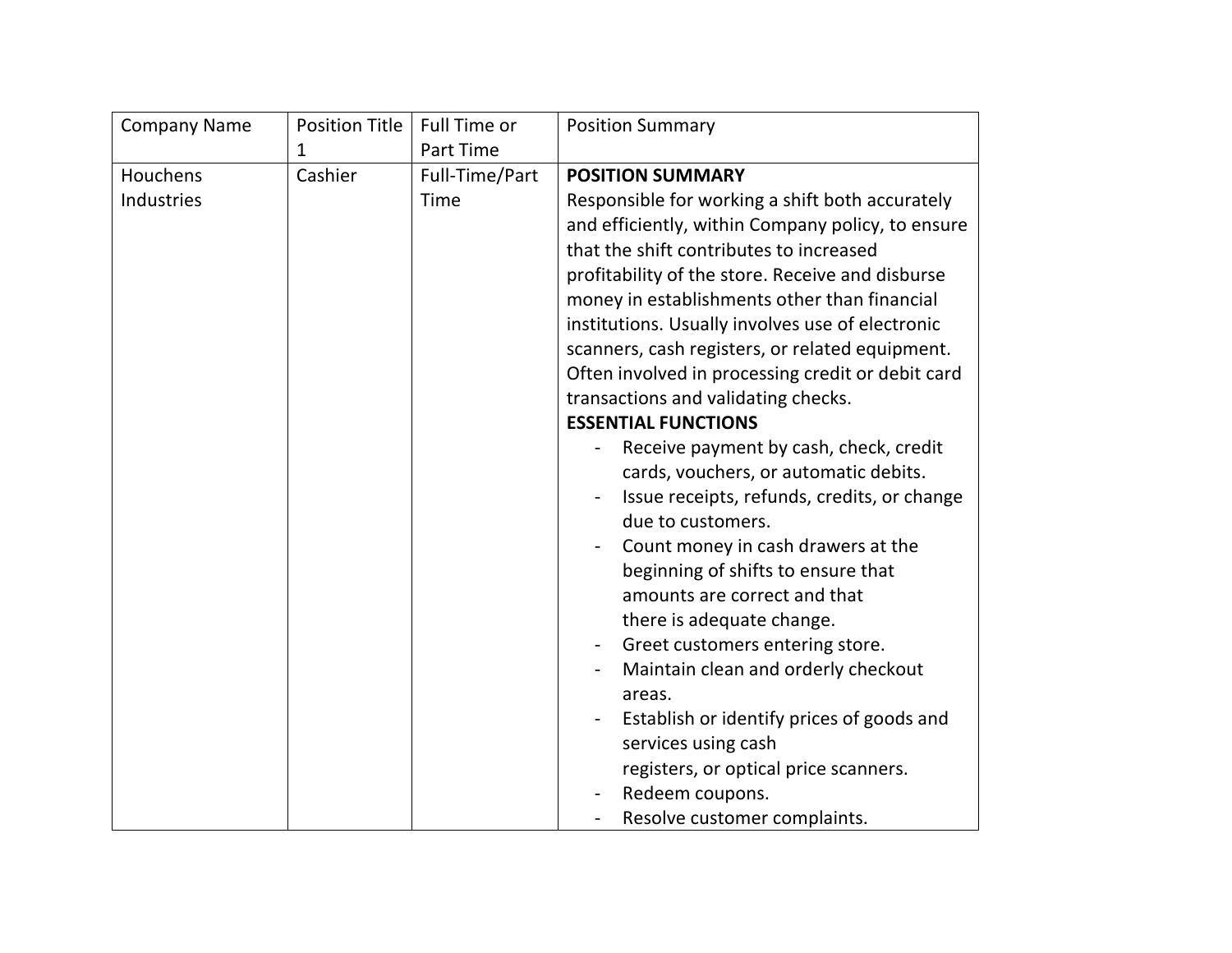|  | Answer customers' questions, and<br>provide information on procedures or<br>policies.<br>Weigh items sold by weight to determine<br>prices.<br>Calculate total payments received during<br>a time period, and reconcile this with<br>total sales.<br>Compute and record totals of<br>transactions.<br>Process merchandise returns and<br>exchanges.<br>Request information or assistance using<br>paging systems.<br>Stock shelves, and hang tags<br>Compile and maintain non-monetary<br>reports and records.<br>Monitor checkout stations to ensure that<br>they have adequate cash available and<br>that they are staffed<br>appropriately.<br>Observe schedule shift hours as assigned<br>by store manager and/or assistant<br>manager.<br>Abide by all city, county, state and federal |
|--|---------------------------------------------------------------------------------------------------------------------------------------------------------------------------------------------------------------------------------------------------------------------------------------------------------------------------------------------------------------------------------------------------------------------------------------------------------------------------------------------------------------------------------------------------------------------------------------------------------------------------------------------------------------------------------------------------------------------------------------------------------------------------------------------|
|  |                                                                                                                                                                                                                                                                                                                                                                                                                                                                                                                                                                                                                                                                                                                                                                                             |
|  | regulations.                                                                                                                                                                                                                                                                                                                                                                                                                                                                                                                                                                                                                                                                                                                                                                                |
|  | Give all customers prompt and courteous<br>service.                                                                                                                                                                                                                                                                                                                                                                                                                                                                                                                                                                                                                                                                                                                                         |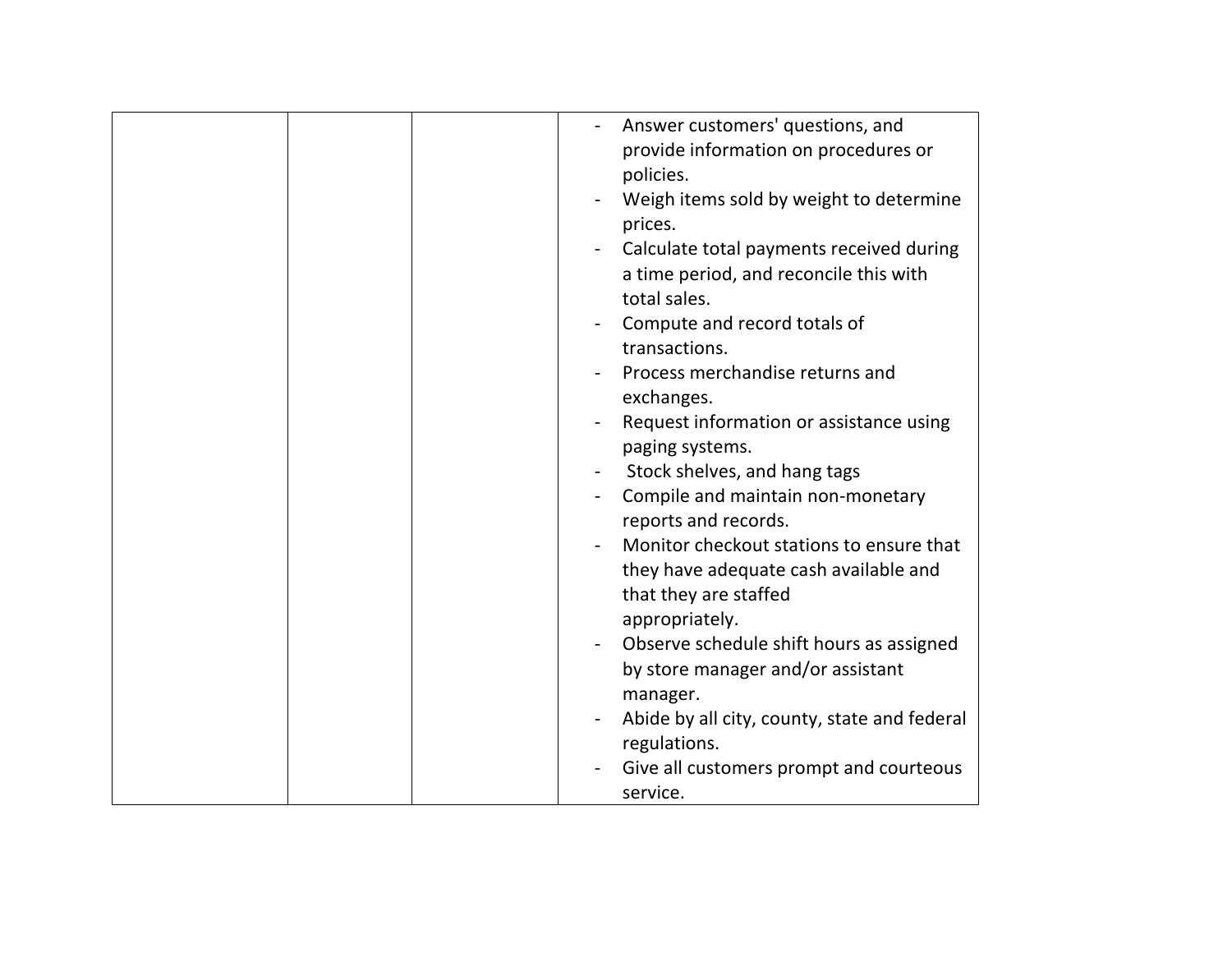| Perform specific tasks as assigned by<br>store manager and/or assistant manager.<br>Notify store manager and/or assistant<br>manager of all cash discrepancies.<br>Operate shift within Company guidelines<br>to achieve sales and profit.<br>Properly record all shift hours worked on<br>the time clock. Verify and sign the time<br>ticket report.<br>Record all sales at time of purchase.<br>Accurately record all markups,<br>markdowns, spoilage and store use of<br>merchandise according to<br>company procedures.<br>Prepare shift-checkout report at the end<br>of shift according to Company<br>procedures.<br>Advise Store Manager and/or Assistant<br>Manager of any personnel situations or<br>policy violations<br>having a negative effect on store<br>operations.<br>Advise any other store cashier with<br>problems concerning store operations to |
|-----------------------------------------------------------------------------------------------------------------------------------------------------------------------------------------------------------------------------------------------------------------------------------------------------------------------------------------------------------------------------------------------------------------------------------------------------------------------------------------------------------------------------------------------------------------------------------------------------------------------------------------------------------------------------------------------------------------------------------------------------------------------------------------------------------------------------------------------------------------------|
|                                                                                                                                                                                                                                                                                                                                                                                                                                                                                                                                                                                                                                                                                                                                                                                                                                                                       |
|                                                                                                                                                                                                                                                                                                                                                                                                                                                                                                                                                                                                                                                                                                                                                                                                                                                                       |
|                                                                                                                                                                                                                                                                                                                                                                                                                                                                                                                                                                                                                                                                                                                                                                                                                                                                       |
| take with store manager                                                                                                                                                                                                                                                                                                                                                                                                                                                                                                                                                                                                                                                                                                                                                                                                                                               |
| and/or assistant manager.                                                                                                                                                                                                                                                                                                                                                                                                                                                                                                                                                                                                                                                                                                                                                                                                                                             |
|                                                                                                                                                                                                                                                                                                                                                                                                                                                                                                                                                                                                                                                                                                                                                                                                                                                                       |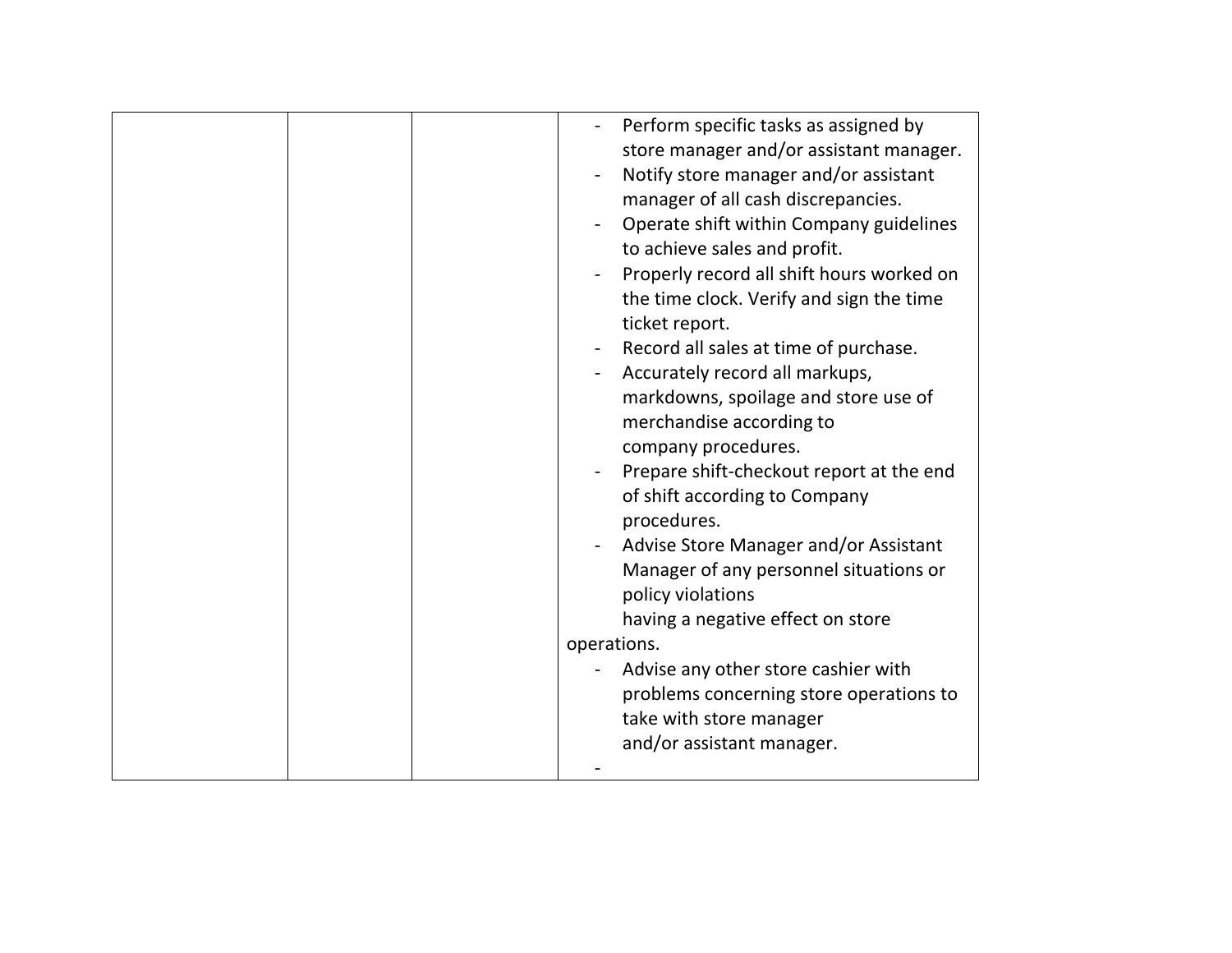|                    |           | Follow company policy by maintaining a<br>low cash drawer and utilizing the safe, as<br>instructed by store<br>manager and/or assistant manager.<br>Complete shift-checkout report at<br>appropriate times as instructed by store<br>manager and/or assistant<br>manager.<br>Follow correct vendor check-in<br>procedures, within company guidelines<br>and as instructed by store<br>manager and/or assistant manager.<br>Perform a variety of cleaning duties such<br>as cleaning front windows, around check<br>stands, clean out<br>carts, sweep floors, dust shelves and lift<br>and carry trash to outside containers.<br>Clean parking lot and grounds<br>surrounding the store |
|--------------------|-----------|----------------------------------------------------------------------------------------------------------------------------------------------------------------------------------------------------------------------------------------------------------------------------------------------------------------------------------------------------------------------------------------------------------------------------------------------------------------------------------------------------------------------------------------------------------------------------------------------------------------------------------------------------------------------------------------|
| <b>Stock Clerk</b> | Full-Time | <b>POSITION SUMMARY</b>                                                                                                                                                                                                                                                                                                                                                                                                                                                                                                                                                                                                                                                                |
|                    |           | Receive, store, and issue sales floor                                                                                                                                                                                                                                                                                                                                                                                                                                                                                                                                                                                                                                                  |
|                    |           | merchandise. Stock shelves, racks, cases, bins,                                                                                                                                                                                                                                                                                                                                                                                                                                                                                                                                                                                                                                        |
|                    |           | and tables with merchandise and arrange                                                                                                                                                                                                                                                                                                                                                                                                                                                                                                                                                                                                                                                |
|                    |           | merchandise displays to attract customers. May                                                                                                                                                                                                                                                                                                                                                                                                                                                                                                                                                                                                                                         |
|                    |           | periodically take physical count of stock.                                                                                                                                                                                                                                                                                                                                                                                                                                                                                                                                                                                                                                             |
|                    |           | <b>ESSENTIAL FUNCTIONS</b>                                                                                                                                                                                                                                                                                                                                                                                                                                                                                                                                                                                                                                                             |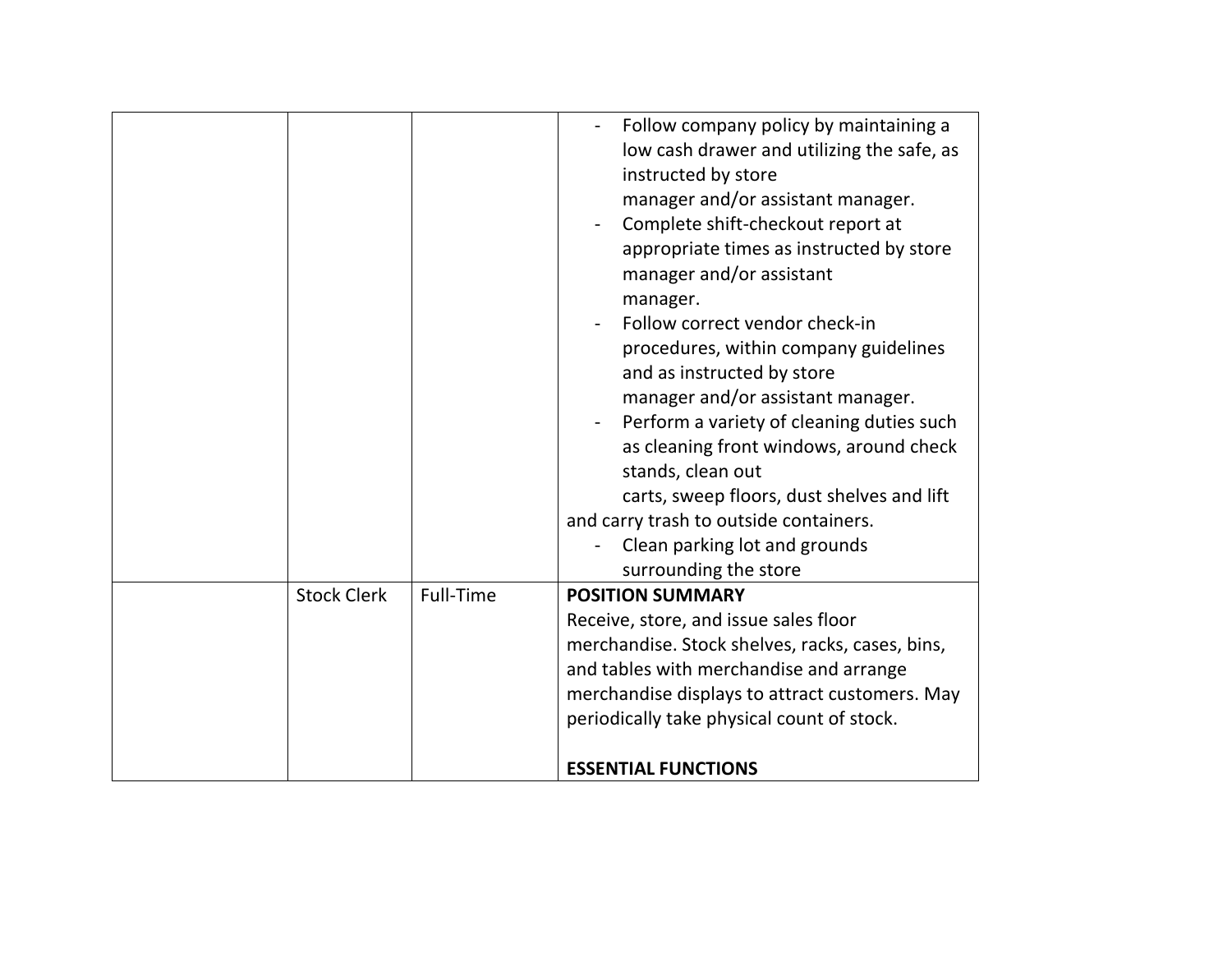| Answer customers' questions about<br>merchandise and advise customers on<br>merchandise selection.<br>Observe scheduled shift hours as assigned<br>by store manager and/or assistant<br>manager.<br>Give all customers friendly, courteous and<br>prompt service.<br>Stock shelves, coolers, displays, racks,<br>cases, bins, and tables with new or<br>transferred merchandise<br>and maintain them by keeping them full |
|---------------------------------------------------------------------------------------------------------------------------------------------------------------------------------------------------------------------------------------------------------------------------------------------------------------------------------------------------------------------------------------------------------------------------|
| and fronted at all times.                                                                                                                                                                                                                                                                                                                                                                                                 |
| Receive, open, unpack and issue sales<br>floor merchandise.<br>Properly clean and maintain display cases,<br>shelves, equipment and aisles.<br>Compare merchandise invoices to items<br>actually received to ensure that<br>shipments are correct.<br>Properly record all shift hours worked.<br>Verify and sign time sheet.<br>Discuss problems concerning the stock<br>with the store manager and/or assistant          |
| manager.<br>Perform specific tasks as assigned by the<br>store manager and or assistant manager                                                                                                                                                                                                                                                                                                                           |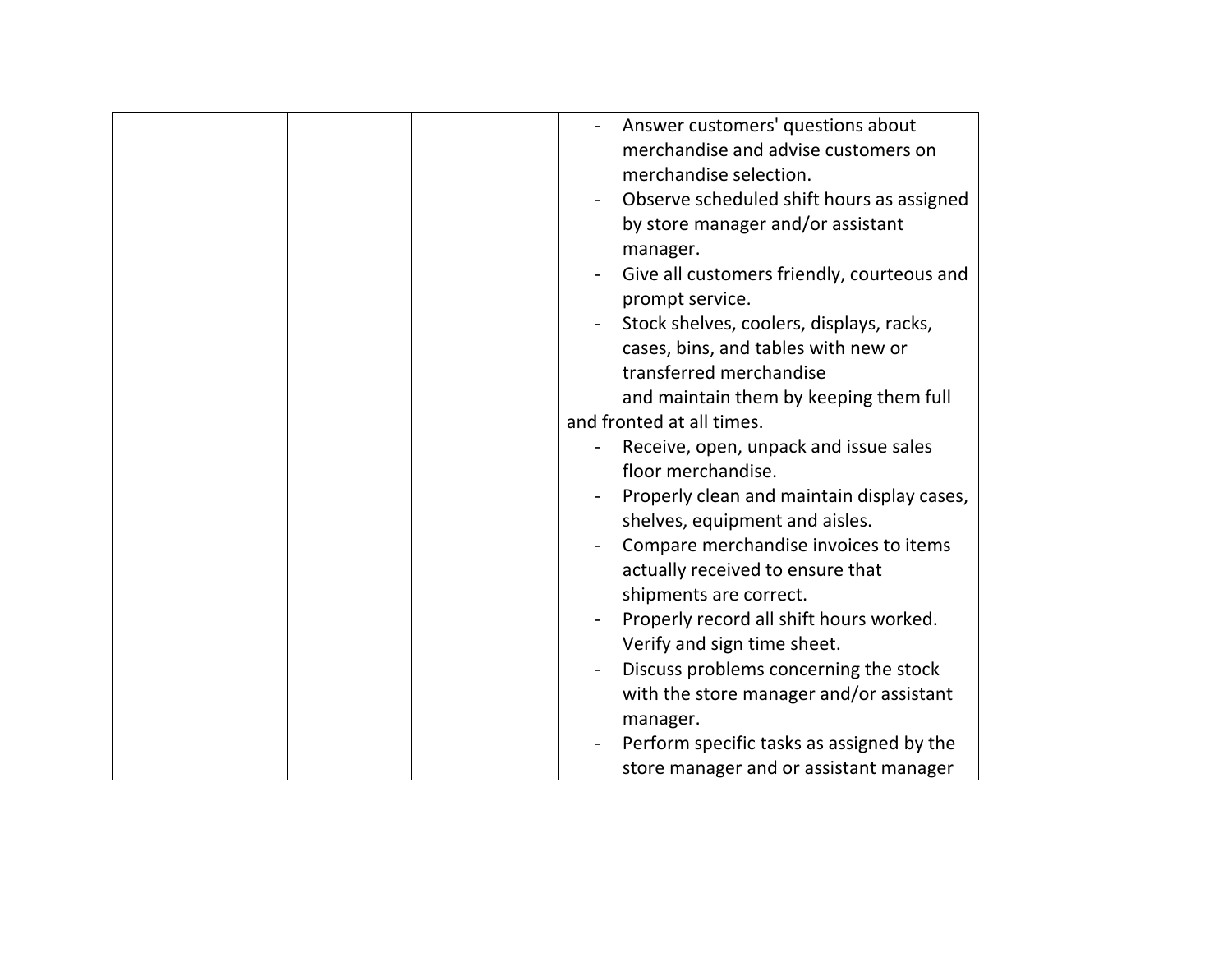| QSR Team | <b>POSITION SUMMARY:</b>                        |
|----------|-------------------------------------------------|
| Member   | The Team Member greets and serves guests,       |
|          | prepares product, maintains food safety and     |
|          | sanitation standards, and handles or processes  |
|          | light paperwork. Exceptional guest service is a |
|          | major component of this position.               |
|          |                                                 |
|          | <b>TASKS AND RESPONSIBILITIES:</b>              |
|          | Team member exhibits a cheerful and<br>1.       |
|          | helpful manner while greeting guests            |
|          | and preparing their orders and trying           |
|          | to upsale and promote new items.                |
|          | 2. Demonstrates a complete                      |
|          | understanding of menu items and                 |
|          | explains them to guests accurately.             |
|          | 3. Uses Point of Sale system/cash               |
|          | register to record the order and                |
|          | compute the amount of the bill.                 |
|          | Collects payment from guests and                |
|          | makes change.                                   |
|          | 4. Performs cash counts when starting           |
|          | and ending a shift accounting for all           |
|          | money and credit card receipts.                 |
|          | 5. Prepares food neatly, according to           |
|          | recipes and in a timely manner.                 |
|          | 6. Checks products in sandwich unit area        |
|          | and restocks items to ensure a                  |
|          | sufficient supply throughout the shift.         |
|          |                                                 |